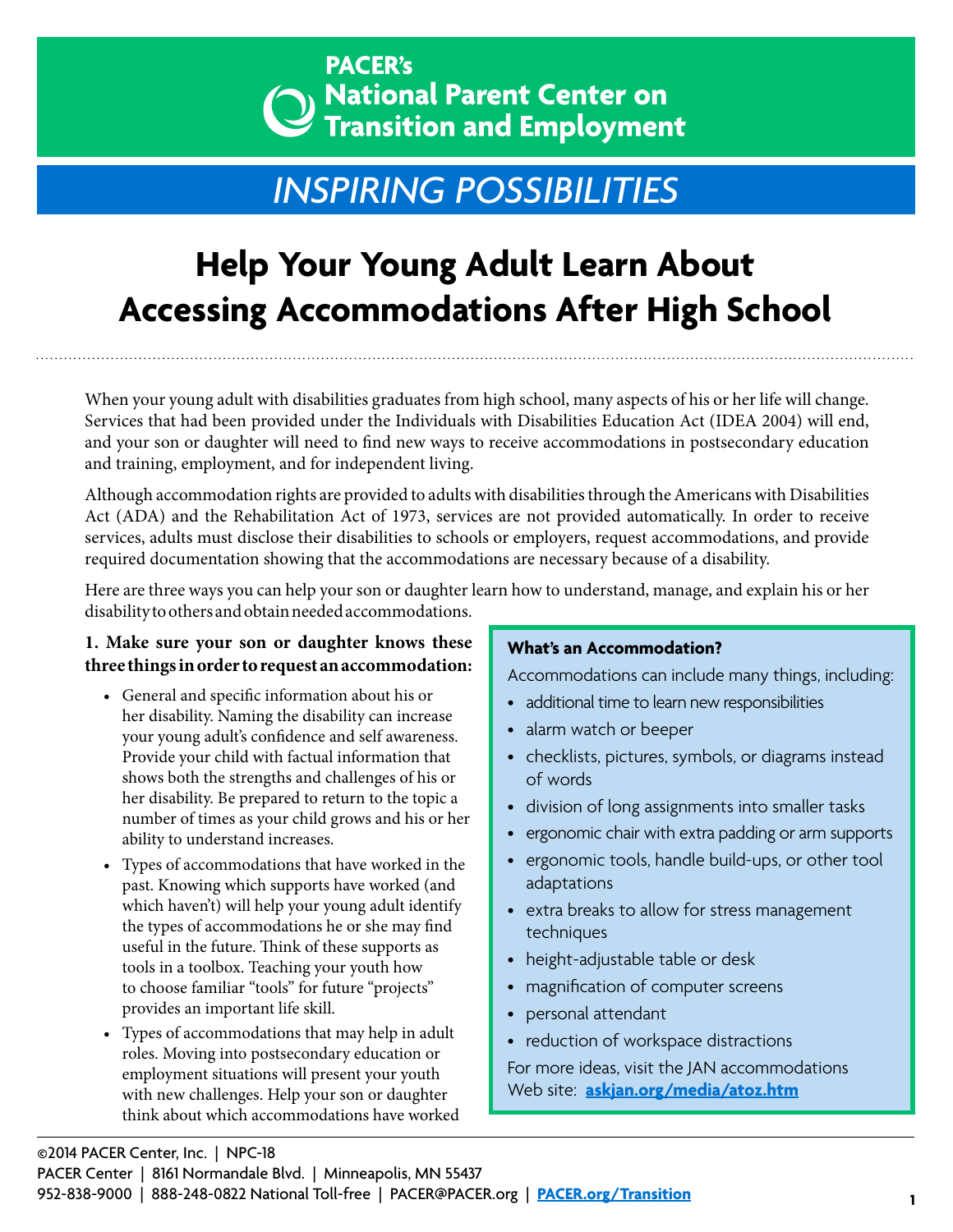in the past, how they might be modified for these new situations, and what new supports might be useful. Discuss which "tools in the toolbox" might still be helpful and what new "tools" are needed.

### **2. Teach your young adult how and when to disclose information about his or her disability.**

Disclosing means intentionally releasing information for a specific reason. People may disclose disability information in order to receive an accommodation, explain behavior, or obtain services. Disclosure does not mean telling everything about a disability. It means sharing only information that will result in accommodations that promote success in the workplace or at school.

To help your young adult decide whether and how to disclose, you may want to role play with him or her. You could provide a script, for example, that explains how his or her disability influences learning or performance. You could practice asking for accommodations in different situations. You may also find it helpful to coach your young adult in who to tell, how much to say, and what information to keep private.

Let your youth know that accommodations may be requested at different times in his or her career. For example:

• If an accommodation is needed in order to participate in a job interview, your young adult will need to disclose prior to the meeting. If an accommodation is not needed at that point, it's not necessary to mention the disability. In fact, early disclosure may result in being screened out by the employer. (Although illegal, such discrimination does happen and can be very difficult to prove.)

## **Provide Suggestions When Asking for Accommodations**

Whether at work or in a postsecondary education setting, young adults may find it necessary to disclose their disability in order to receive accommodations that will help them succeed. It's best to disclose as soon as the need for accommodations is realized. It's also helpful to suggest specific accommodations. Here are two examples:

Jeremy recently received a promotion at work from a dock hand to a receiving clerk. He liked his new position, but his boss has had to remind him several times to finish all the required job tasks. In fact, his boss told him if he didn't improve, he would be demoted back to the dock. This information took Jeremy by surprise. He hadn't had any problems before this promotion. On the receiving dock, he worked hard and efficiently unloaded trucks with few interruptions to his routine. In his new position, he was interrupted all the time and couldn't always remember what he had finished and what was waiting to be done.

Jeremy was worried and talked to his dad that night after work. His dad reminded him that at home he had a check-off list for his daily chores and activities. Jeremy decided it was time to tell his employer about his disability and to suggest the use of a similar list.

The next day, Jeremy met with his boss. He acknowledged that he was having difficulties remembering all the steps that needed to be done when receiving new products. He explained, "I have a disability that affects my memory. I have this letter from my doctor that explains it medically. It would be helpful if the receiving tasks were on a check-off list that I could mark when finished. Then I would be sure not to miss anything." His employer was happy to make this accommodation and keep a good worker. The list worked so well it was initiated for everyone in the department.

Annie is a college student. She enjoys participating in class discussions but has trouble taking written exams because her learning disability makes it difficult for her to process written material. On one test she received a D. Annie was embarrassed to ask her professor for help, so she arranged to see a counselor at the Student Disability Center. The counselor agreed to write a letter to her professor stating that Annie had a disability and qualified for accommodations that included additional time taking tests in a quiet room. Annie felt that the additional time would help her improve her grades. The D would remain on her record, however, and it would make it difficult for her to raise her overall grade above a C. Annie decided that in the future she would notify all her professors before classes started that she would need accommodations.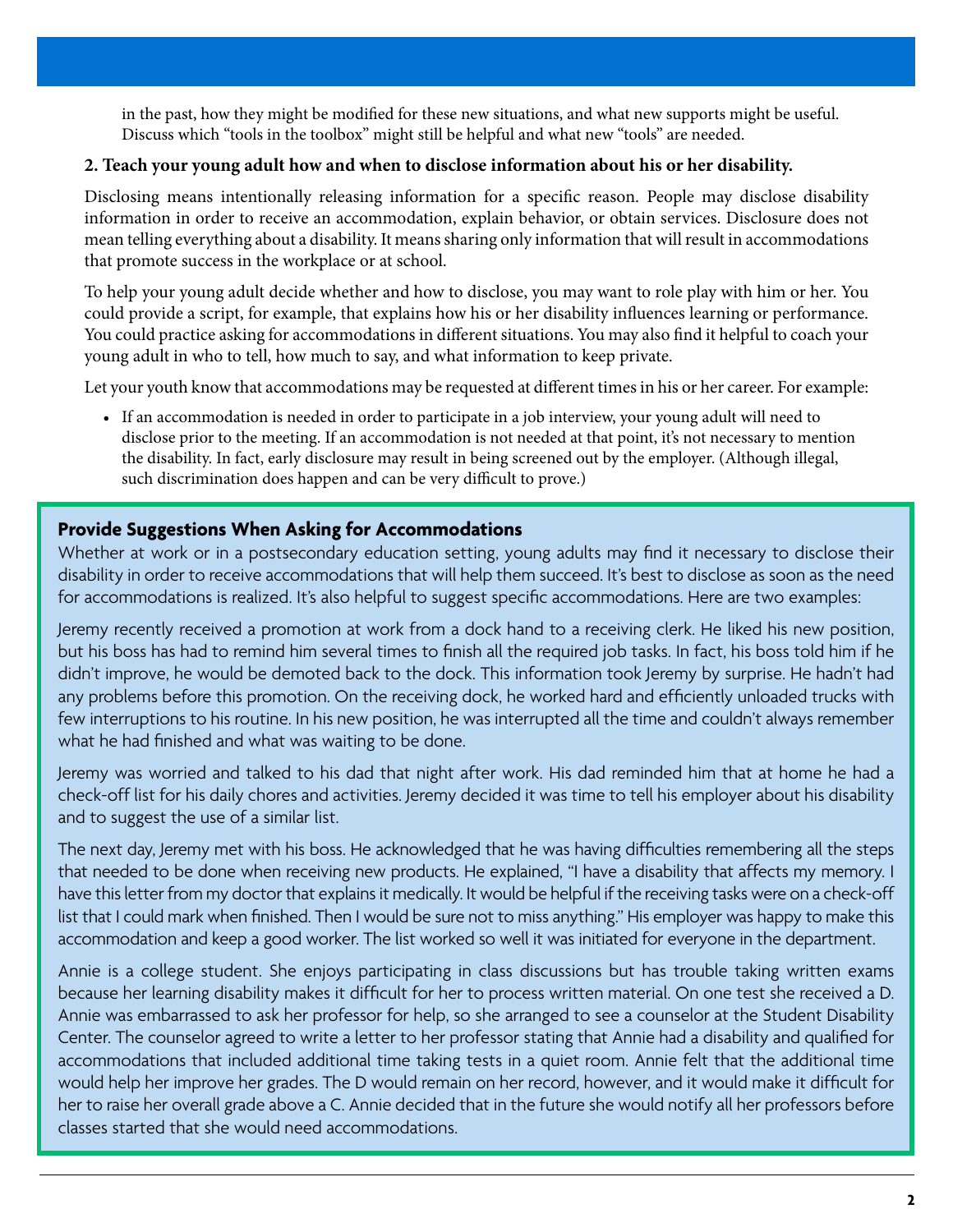### **Meet Samantha**

Samantha was uncomfortable sharing her learning disability at her college. She had difficulty learning through lectures and needed to hear the same information from more than one source to fully understand the material. She was already using a small tape recorder for some of her classes and didn't feel there was a specific accommodation that the college could provide. Samantha was careful to select, when possible, professors that supplemented lecture materials with group activities and interactive projects. Samantha signed up for generic study support at the learning center and initiated group study sessions with other students. Her strengths helped others learn, and the group discussions reinforced the lecture materials. She took a light course load so she could work part-time. She loved the intern opportunities at her school and spent two semesters working at two different companies in her field. It took Samantha longer than four years to graduate from college, but when she did she had excellent work and intern experiences on her résumé. The employers who interviewed her were more interested in her varied work experiences than her final grade-point average, which was slightly above average.

- Once your youth has been hired, he or she should request needed accommodations before beginning the job. If he or she doesn't do so and consequently does poorly or gets fired, the protections of the ADA and Rehabilitation Act don't apply. Remember, employers or postsecondary schools are not required to ask whether disability-related accommodations are needed. In fact, in most cases it is illegal to do so.
- For the same reason, if new accommodations become necessary as your young adult learns the job or earns a promotion, he or she should disclose the disability to the appropriate person at that time in order to be protected by the ADA and Rehabilitation Act.

Keep in mind that under the Americans with Disabilities Act (ADA), an employee is entitled to an accommodation only if it is needed because of his or her disability. An employer can ask for medical documentation of the need for the accommodation.

Remember, too, an employer can ask about your son's or daughter's ability to perform a job but cannot ask directly if he or she has a disability. For example, a boss could say, "I see you use a wheelchair. How will you move our manufactured parts from your workstation to quality control?" Your young adult could reply, "I have used an attachable tray to move items at my school-based employment. It worked really well."

#### **3. Teach your son or daughter ways to accommodate needs without disclosing.**

Not everyone with a disability wants to disclose. Some young adults would prefer to be fired from a job or expelled from college than disclose they have a disability and would benefit from accommodations. To a parent, this attitude can be frustrating and difficult to accept, but ultimately it is your youth's choice.

If your son or daughter decides not to disclose, you can offer tools and teach strategies that can promote success. Here are some approaches that people with and without disabilities often use to accommodate their own needs.

#### **What is "Reasonable Accommodation"?**

In relation to the ADA, reasonable accommodations are any modifiction or adjustment to a job or the work environment that enable a qualified applicant or employee with a disability to participate in the application process or to perform essential job functions. Examples of resonable accommodations include:

- stools for jobs that require a person to stand for long periods of time
- flexible work hours or breaks when it doesn't impair essential functions of the job
- alternative formats for written material, such as audio recording or color-coded instructions
- noise or distraction reduction strategies